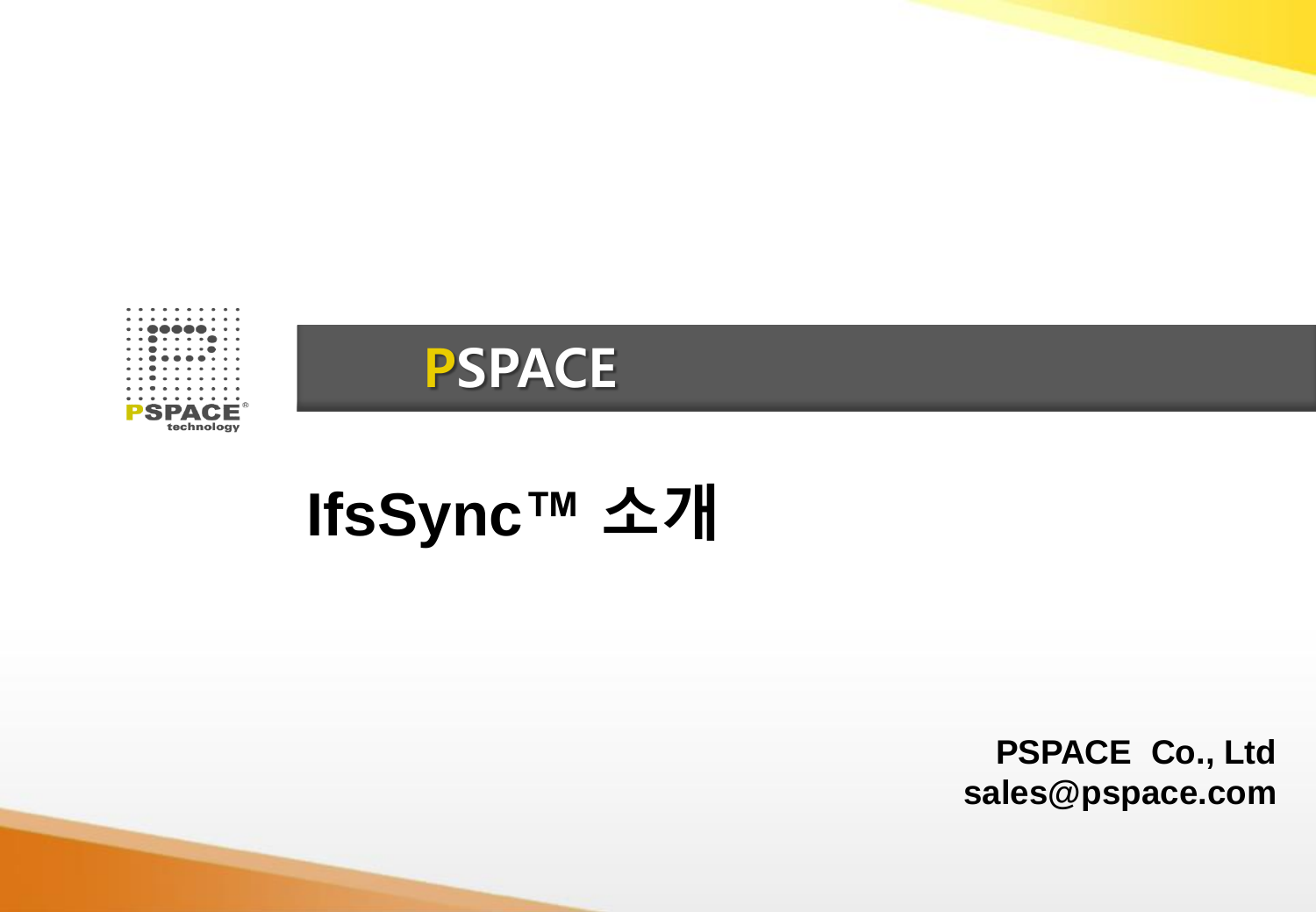#### **IfsSync™ - Real-Time Backup over Cloud**

- **IfsSync™는 InfiniStor CSSP™ 기반의 개인 PC / Server 파일의 실시간 백업 서비스**
- **관리자가 원격 설정으로 기업이 원하는 디스크의 특정 또는 전체 파일을 실시간 백업**
- **MS-Windows (PC & Server, 32/64bit), MacOS에 대해 실시간 백업 지원 (Linux 지원 예정)**
- **Revision을 사용하여 백업 파일의 Revision 관리 가능 (IfsDR™ 연동)**

# **IfsSync™**

#### **기업내 PC / Server 파일 Real-Time Backup Service**



**2** COPYRIGHT © PSPACE · ALL RIGHTS RESERVED. **2** *The cloud storage solution company* **PSPACE** 

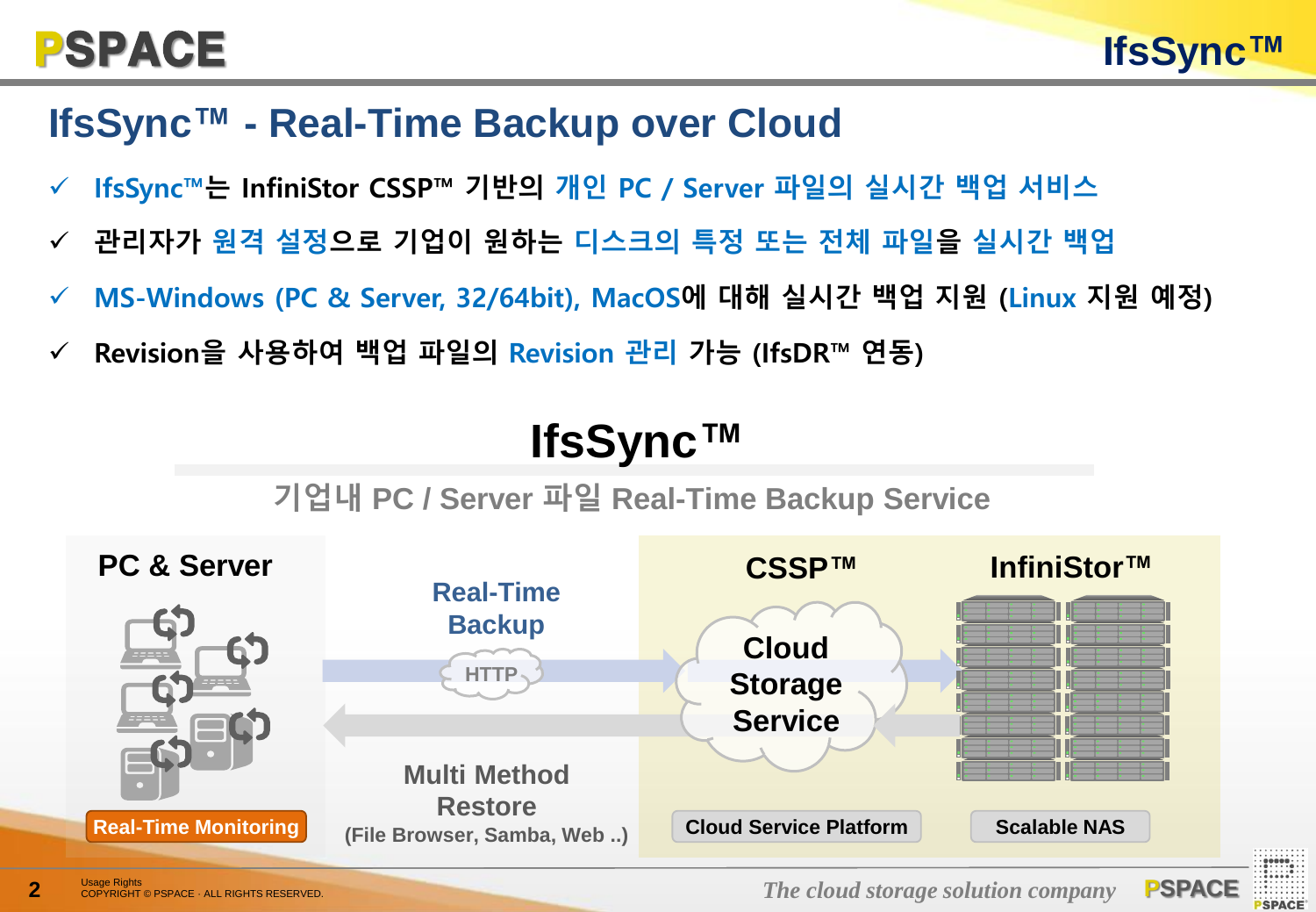



#### **IfsSync™ - Advantages**



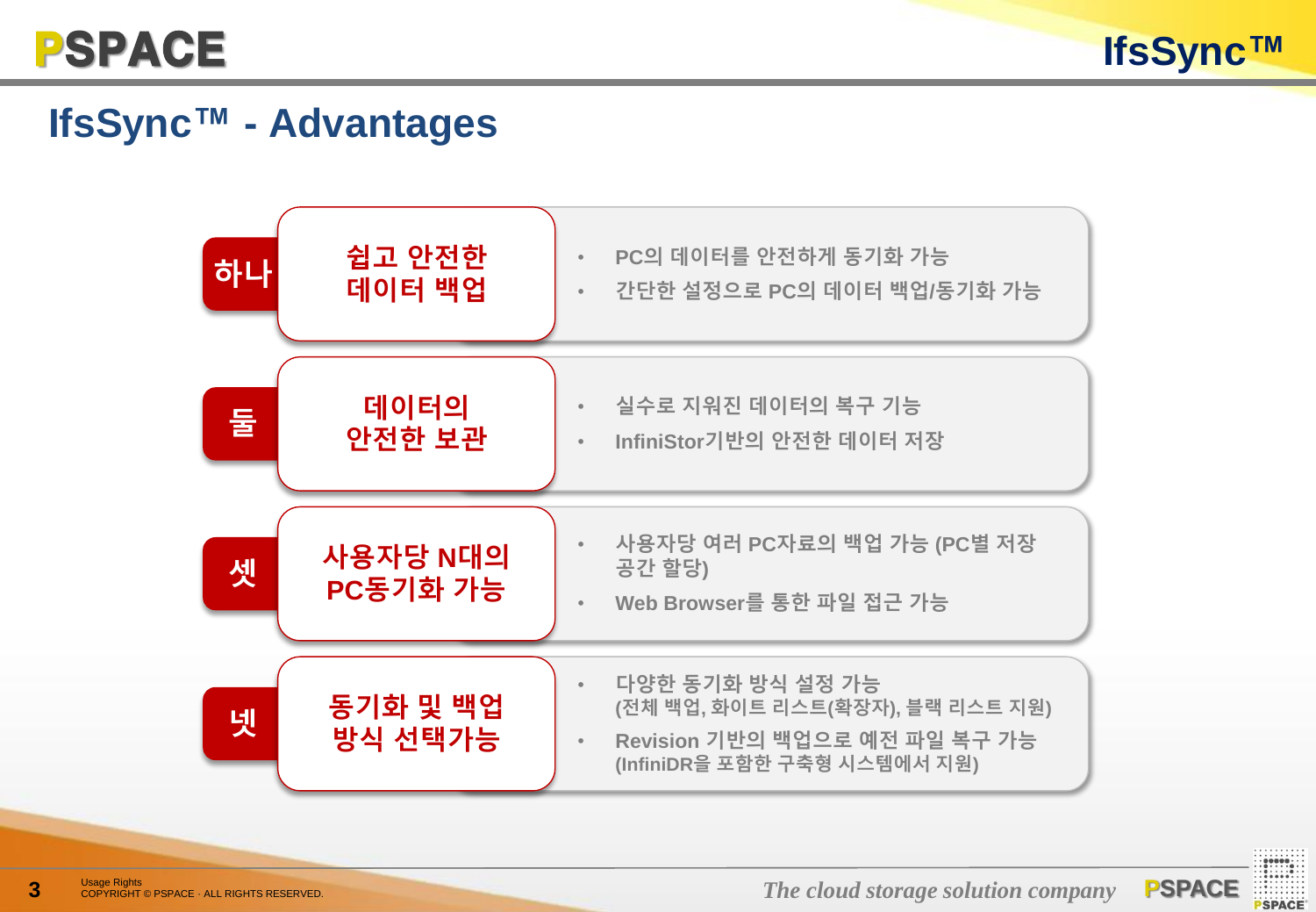

#### **IfsSync™ - Architecture**

**Clients**



• **InfiniBackup 서비스는 100% REST-API를 사용하기 때문에 별도의 WAS가 불필요 함**

**IfsSync™+ CSSP™**

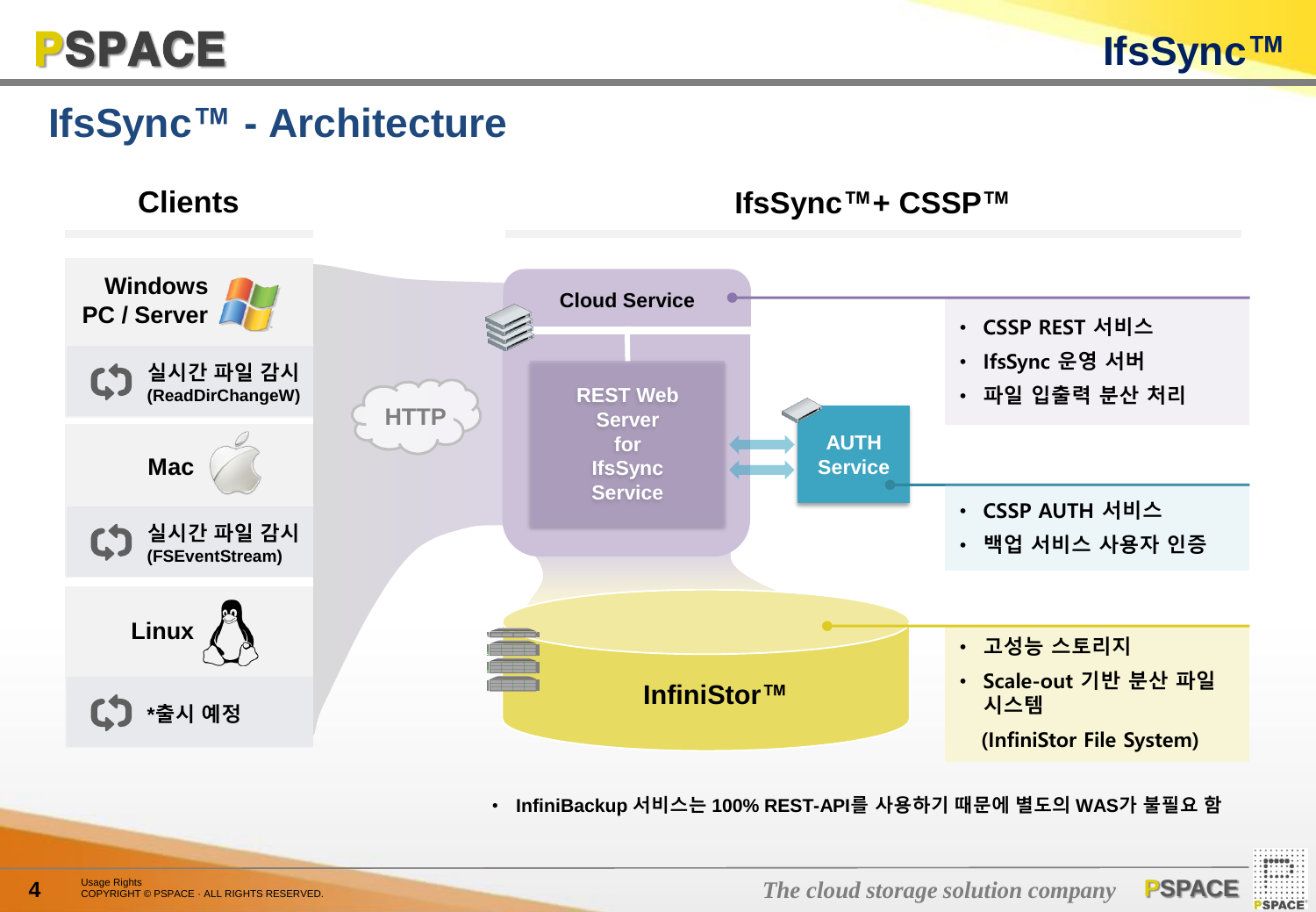

#### **IfsSync™ - Real-Time Backup based on CSSPTM**



**\* PC 또는 서버에 연결된 저장장치 중에서 네트워크 드라이 브는 백업 대상에서 제외됨**

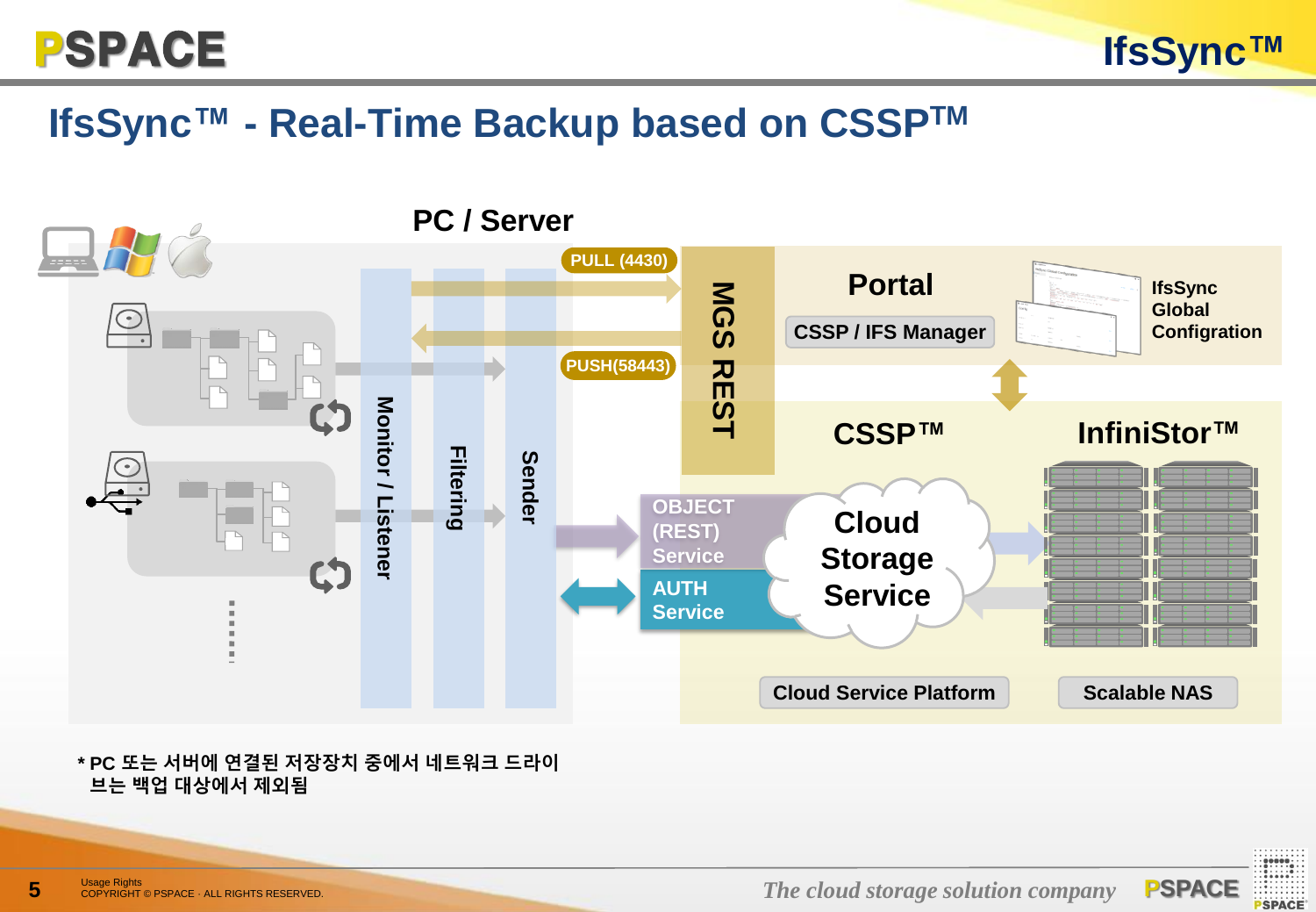

#### **IfsSync™ - Windows Backup**



**6** COPYRIGHT © PSPACE · ALL RIGHTS RESERVED. **EXPACE** USE **The cloud storage solution company PSPACE** 

**PSPACE**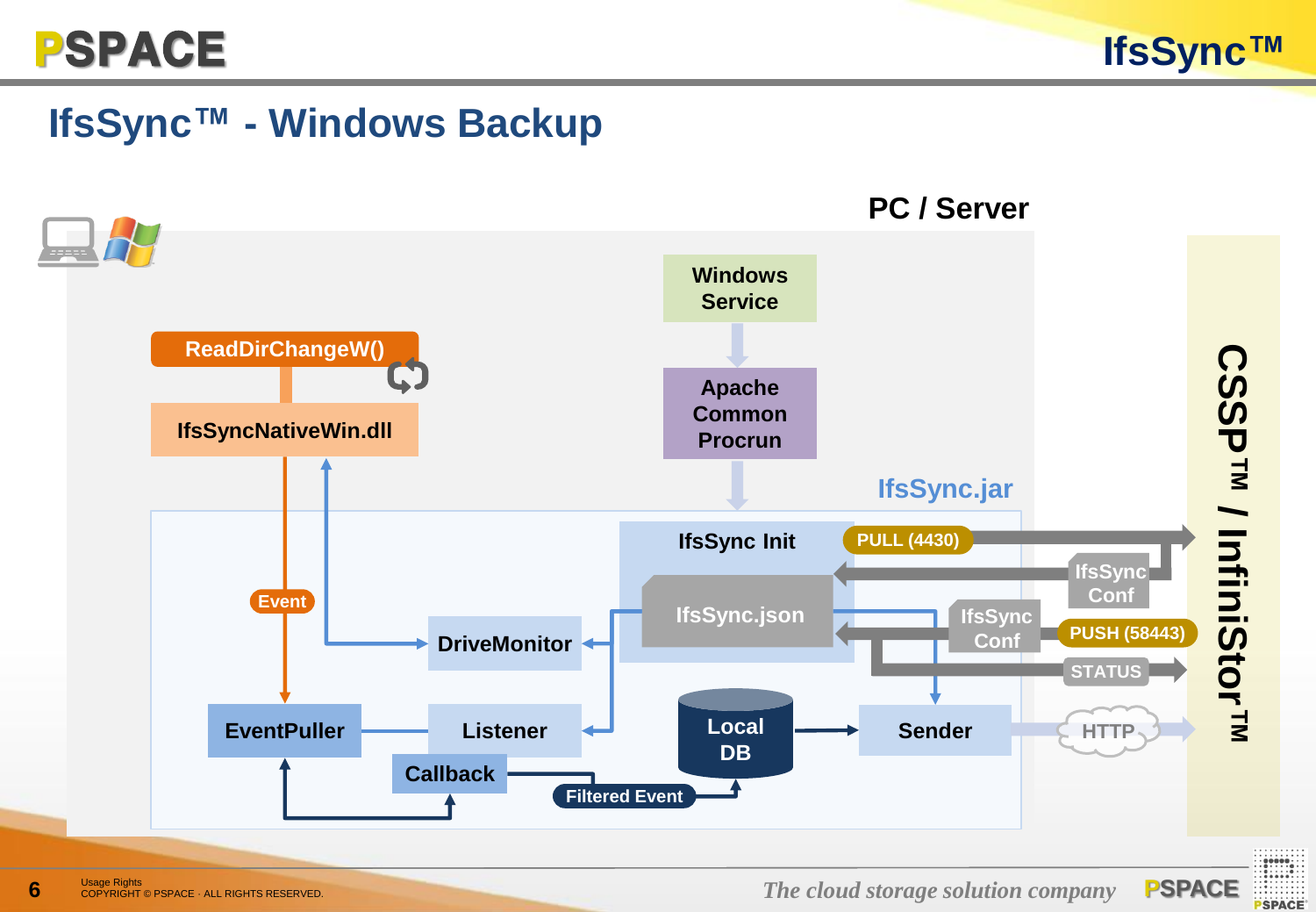

#### **IfsSync™ - MacOS Backup**



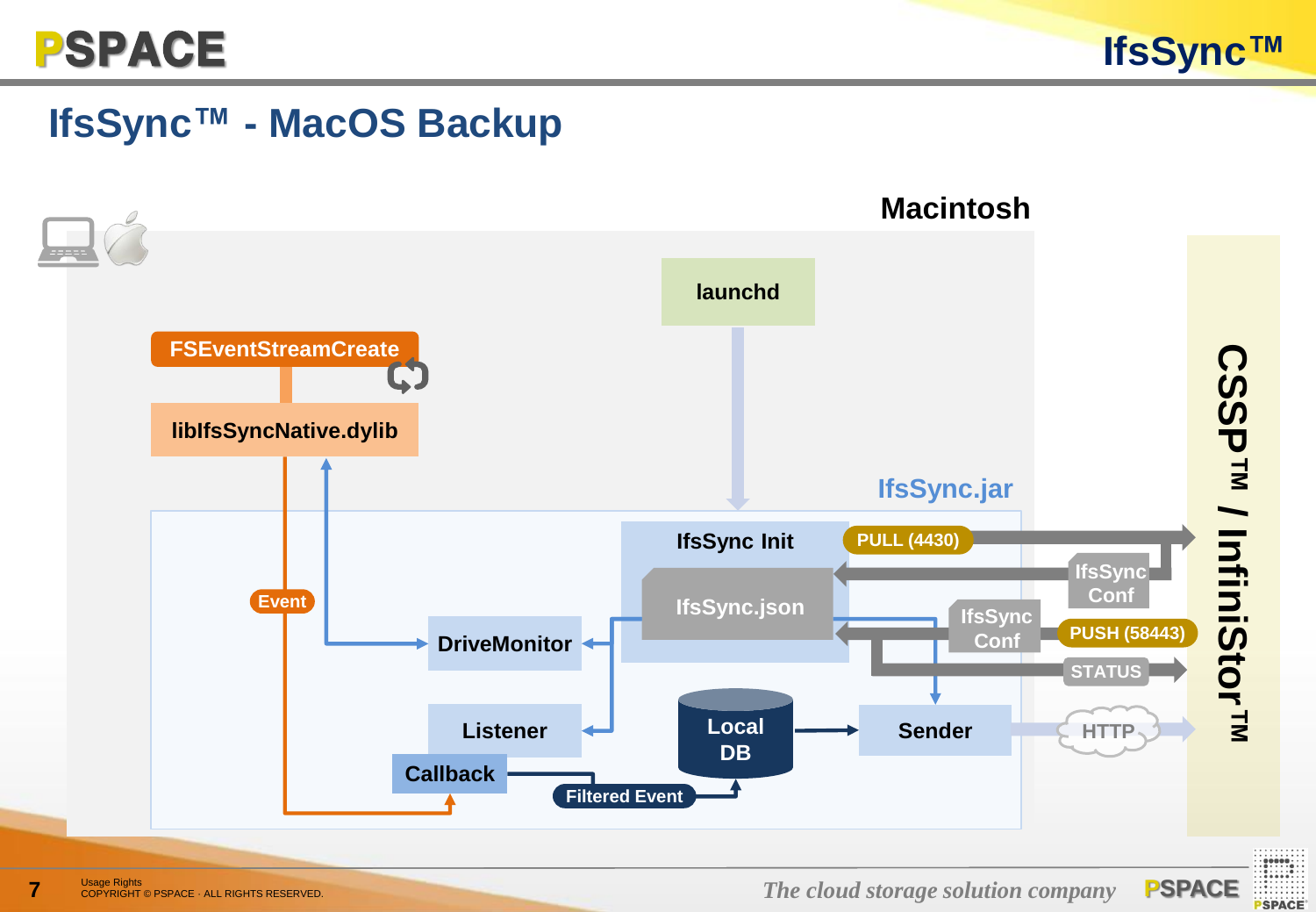# **IfsSync™ - Flow**

#### **CSSP / InfiniStor / Portal PC / Server**

IfsSync 볼륨 생성 및 기본 설정

IfsSync Global Configuration

PC / Server별 User 생성 / 볼륨 할당

IfsSync Global Conf, User / Volume Credential 전달

IfsSync Client 설치 (Server IP / Port 입력 포함)

**IfsSync 최초 구동**

PC의 MAC addr / IP 전송

IfsSync.json 생성 (IfsSync Global Conf + User Credential)

Job 생성 / Drive 및 디렉토리 모니터링

신규 File Event 수집 / 필터링 후 DB 저장 (필요한 경우 기존 파일 Full Scan)

DB<sup>에</sup> 저장된 File Event 순차 처리 <sup>및</sup> 전송 Volume / User Credential 기반 인증 (AUTH)

REST API 처리 및 Object 형태로 저장 (REST)

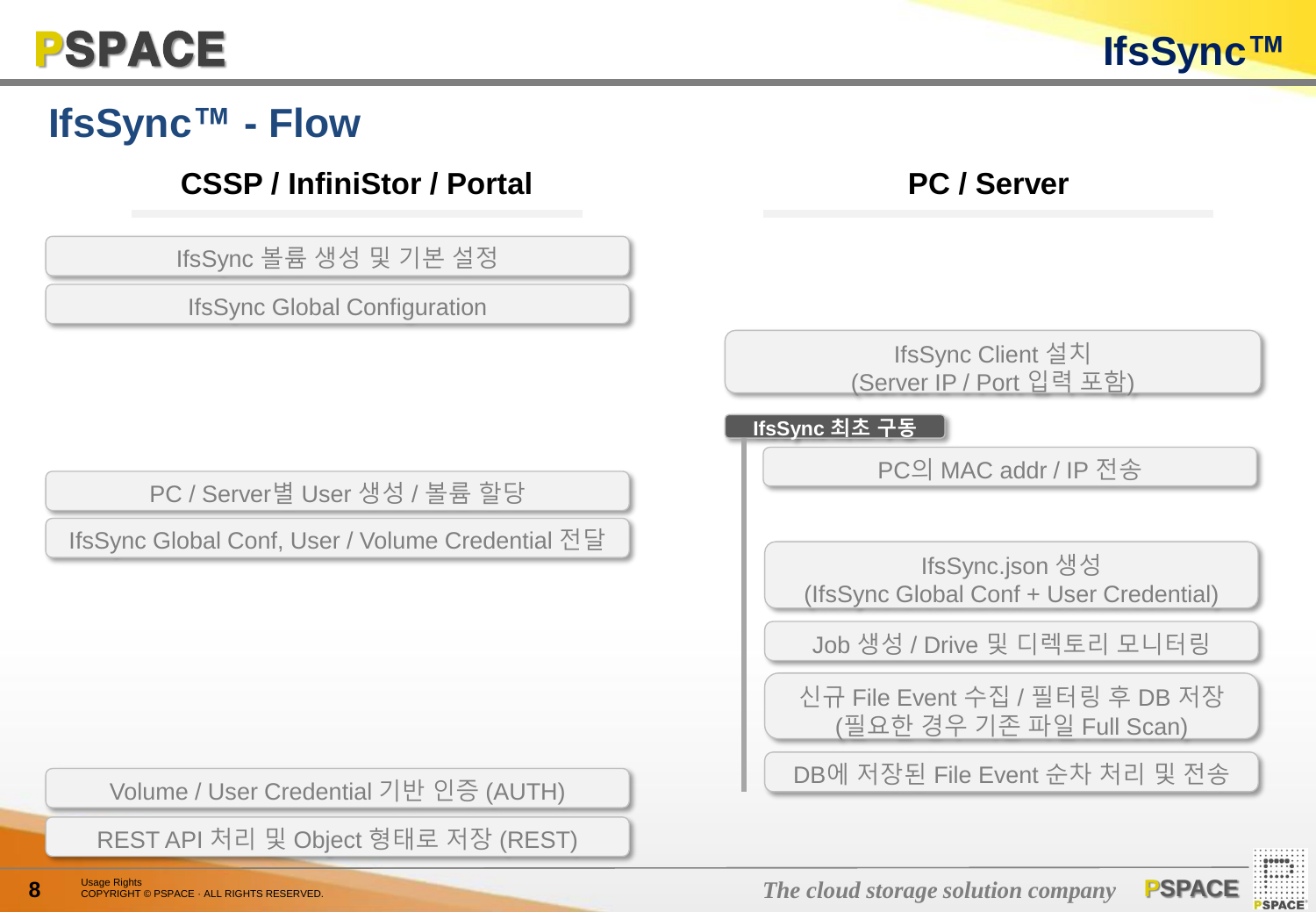#### **IfsSync™ - IfsSync Client 설치**

- **Windows 기준으로 JRE(Java 8 Update 192) 및 Microsoft Visual C++ 2015 Redistributable의 사전 설치 필요**
- **IfsSync Client 설치 마지막 단계에서 Server IP 및 Port를 입력하고 IfsSync 서비스 구동 (사용자가 입력한 Server IP 및 Port는 "C:\Program Files\PSPACE\IfsSync\ifsSyncSvc.conf"에 기록됨)**

| Setup - IfsSync                                                                                                                             | $\Sigma$<br>$\Box$<br>$\Box$ |                                                                                                                                                                                      |                          |                                                                                                                                                                                 |
|---------------------------------------------------------------------------------------------------------------------------------------------|------------------------------|--------------------------------------------------------------------------------------------------------------------------------------------------------------------------------------|--------------------------|---------------------------------------------------------------------------------------------------------------------------------------------------------------------------------|
| <b>Connection Parameters</b><br>Server Setup                                                                                                |                              | $\Box$<br>-                                                                                                                                                                          | $\Sigma$                 |                                                                                                                                                                                 |
| Please specify Server IP and Port, then click Next.<br>Server IP:<br>192.251.251.160<br>Port:<br>4430<br>1<br>Pspace Technologies<br>Next > |                              | <b>Completing the IfsSync Setup</b><br><b>Wizard</b><br>Setup has finished installing IfsSync on your computer.<br>Click Finish to exit Setup.<br>Start IfsSync Service <sup>2</sup> | $\overline{2}$<br>$\ast$ | 설치 후반 부분에서 파라미터<br>를 확인<br>$IP = 192.251.251.160$<br>$PORT = 4430$<br>체크 표시를 그대로 두고<br>"Finish" 버튼 클릭<br>최초 설치가 아닌 프로그램 업<br>데이트 시 서비스를 정상적으<br>로 내리는 시간이 5분 내외로<br>소요될 수 있습니다. |
|                                                                                                                                             |                              |                                                                                                                                                                                      |                          |                                                                                                                                                                                 |
|                                                                                                                                             |                              | Finish<br>$<$ Back                                                                                                                                                                   |                          |                                                                                                                                                                                 |



**IfsSync™**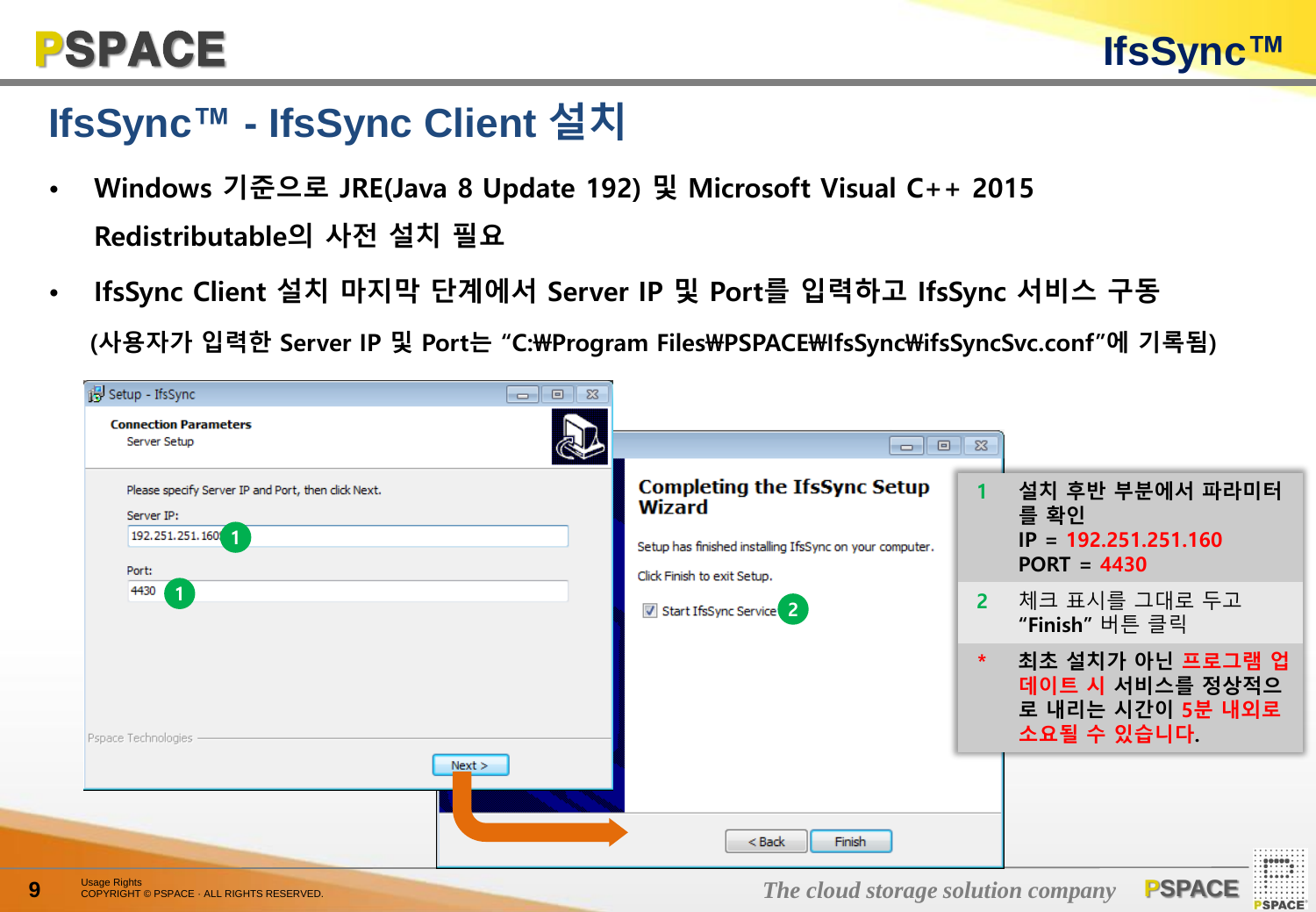

# **IfsSync™ - 백업 데이터 접근 및 복구 방법**

| C © 안전하지 않음   192.168.11.99:0000/fsweb/ |               | 新会 区 主                                                                                                             |                                   |                              |        |                                       |  |
|-----------------------------------------|---------------|--------------------------------------------------------------------------------------------------------------------|-----------------------------------|------------------------------|--------|---------------------------------------|--|
| <b>InfiniStorWeb</b>                    |               | $x/\Box$<br>P Folder Selection                                                                                     |                                   |                              |        | 80 0 E X                              |  |
| Service IP                              | 192.168.11.98 | $\leftarrow$ $\rightarrow$ $\textbf{C}$ $\mid$ $\textbf{0}$ 192.168.11.99:000/fsweb/flempr/index.html#(fr/inBackup |                                   |                              |        | $0$ $\frac{1}{2}$ $\left[1, 1\right]$ |  |
| Service Port                            | 8443          | InfiniStor V3 Web File Brawser (in development)                                                                    |                                   |                              |        |                                       |  |
| <b>Username</b>                         | lut           | ×<br>$\langle   \rangle$                                                                                           | $\uparrow$<br>$f > 1$ nfiniBackup |                              |        |                                       |  |
| Password                                | -----         | $\mathbb{R}$                                                                                                       | Name                              | Date                         | Type   | 田田<br>Size                            |  |
|                                         |               | $v_{\rm B}$                                                                                                        | Casd                              | 10/21/2017 04:48 PM Folder   |        |                                       |  |
|                                         | Singin        | CO SRECYCLE BIN                                                                                                    | $\square$ qwe                     | 10/21/2017 05:05 PM          | Folder |                                       |  |
|                                         |               | <b>DA</b>                                                                                                          | $C1$ test                         | 10/21/2017 08:50 PM          | Folder |                                       |  |
|                                         |               | > C) InfiniBackup                                                                                                  | □ 151616.pdf                      | 10/22/2017 03:19 PM File     |        | 177,061KB                             |  |
|                                         |               |                                                                                                                    | □ 34pdf                           | 10/22/2017 03:04 PM File     |        | 177.061KB                             |  |
|                                         |               |                                                                                                                    | $D$ er $D$ pdf                    | 10/22/2017 02:45 PM File     |        | 241,061KB                             |  |
|                                         |               |                                                                                                                    | Der.pdf                           | 10/22/2017 02:12 PM File     |        | 64KB                                  |  |
|                                         |               |                                                                                                                    | <sup>1</sup> ewr.pdf              | 10/22/2017 02:59 PM File     |        | 268KB                                 |  |
|                                         |               |                                                                                                                    | <b>Di</b> Ikpdf                   | 10/22/2012 02:46 PM File     |        | 241.061KB                             |  |
|                                         |               |                                                                                                                    | <b>D</b> apdf                     | 10/22<br><b>BESOLPM File</b> |        | 305,061KB                             |  |
|                                         |               |                                                                                                                    | h snippet.cpp                     | 10/22/<br>图 59PM File        |        | 31.003KB                              |  |
|                                         |               |                                                                                                                    | <b>D</b> testuar                  | 10/22/2017 > 9 % M           | File   | 08                                    |  |
|                                         |               |                                                                                                                    | <b>Phones</b>                     | 10/22/2017 04:13 PM File     |        | 0B                                    |  |

- **IfsWeb\* PC<sup>별</sup> IfsSync.json 또는 이메일로 발송된 User Credential를 정보를 이용해 IfsWeb에 로그인\***
	- **해당 PC와 동일한 디렉토리 구성으로 백업 파 일 접근 가능**
	- **\* IfsWeb에서 User Credential로 접근을 지원할 예정임**

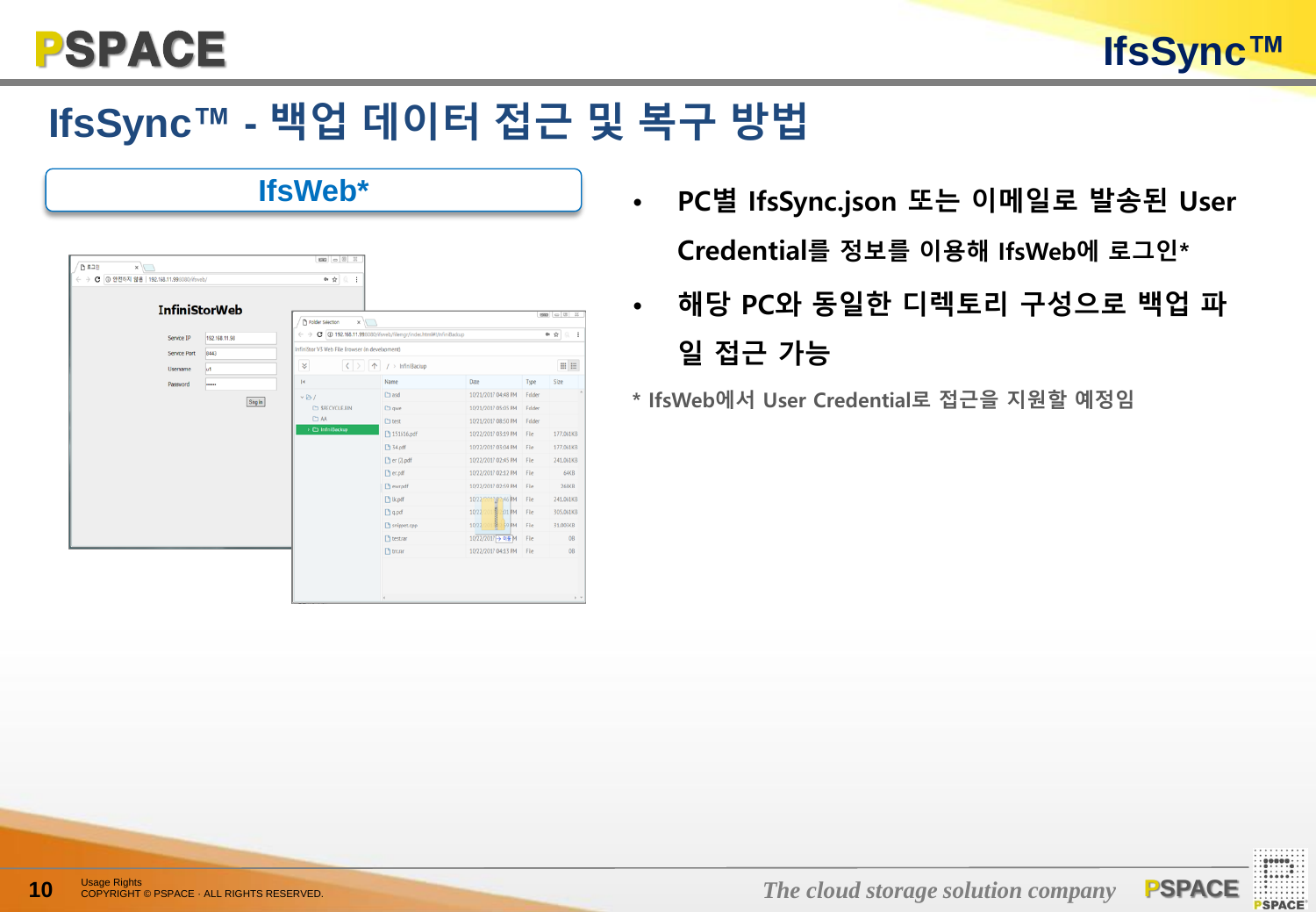PSPACE



#### **" 실시간 스냅샷 형태의 파일 이력 보관을 통한 완벽한 백업 기능 제공 "**



**The cloud storage Solution company PSPACE** COPYRIGHT © PSPACE **The cloud storage solution company** 



**IfsSync™**